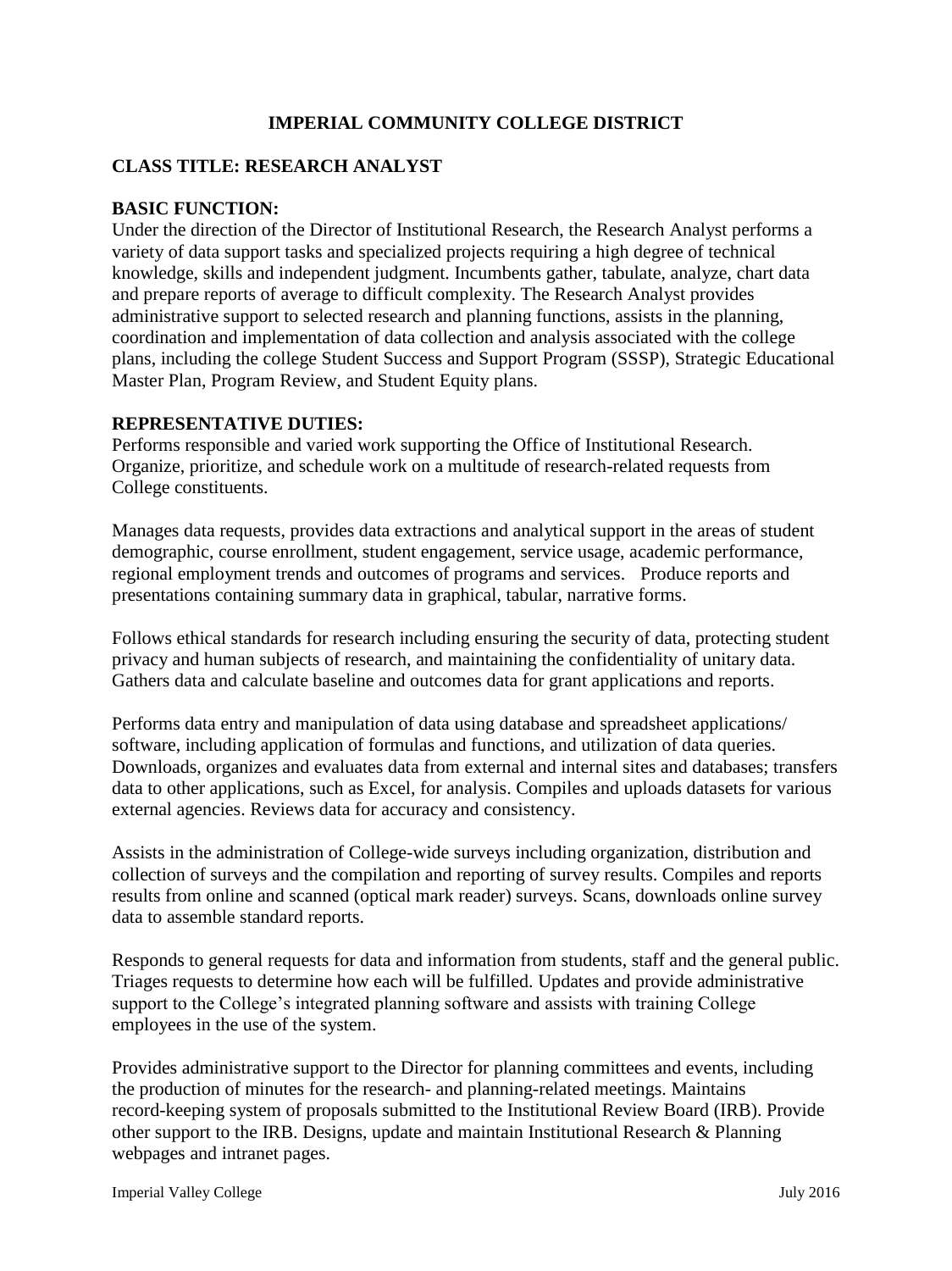Attends college and inter-departmental meetings in an effort to ensure compliance with and implementation of regulations, policies, and procedures. Assists in gathering and maintaining data and statistical information in an effort to ensure appropriate services are provided to students in compliance with district and state regulations, policies, and procedures.

Provides training to employees on data reports, college integrated planning software, accessing student level data, program review, and use of databases. Conducts literature reviews in support of research projects. Performs other duties as assigned.

# **KNOWLEDGE AND ABILITIES:**

### **KNOWLEDGE OF:**

Research design, methods and techniques, preferably as they pertain to institutional research in higher education.

Technical research report writing methods, including content, organization and styles.

Descriptive and introductory inferential statistical methodologies and practices.

Computer-based data management systems, preferably database, statistical, and spreadsheet.

Statistics, statistical applications, collection and correlation of data.

Methods of planning and conducting studies and designing reports.

Computer based management information systems applications.

Correct English usage, grammar, spelling, punctuation and vocabulary.

Presentation techniques including multi-media and web publishing Standard office practices and procedures, including filing and record keeping and the operation of standard office equipment such as computers, printers, digital scanners and calculators.

### **ABILITY TO:**

Perform data extraction, manipulation, calculation and basic-level analysis following standards of research practice.

Review and verify data with efficiency, thoughtfulness and accuracy.

Effectively communicate in English both verbally and in writing.

Work accurately and efficiently under pressure of deadlines and changing priorities.

Meet schedules and timelines.

Maintain records and prepare reports.

Work cooperatively and supportively with others.

Approach problems and research studies with objectivity.

Interpret, apply and explain rules, regulations, policies and procedures.

Exercise good judgment, tact, courtesy and patience.

Work independently with limited direction.

Search both electronic and hardcopy information sources.

Reason logically and creatively and apply that logic to research topics.

Remain current with applicable Federal, State and local laws, regulations, codes, and guidelines related to assigned activities.

Operate a variety of equipment and machines such as personal computer, digital scanner/photocopier, calculator and printer.

Comfortably and effectively use Excel, Word, PowerPoint and other office software, including use of mathematical functions and application of formatting.

Quickly learn new software including large enterprise data systems and web and document design tools.